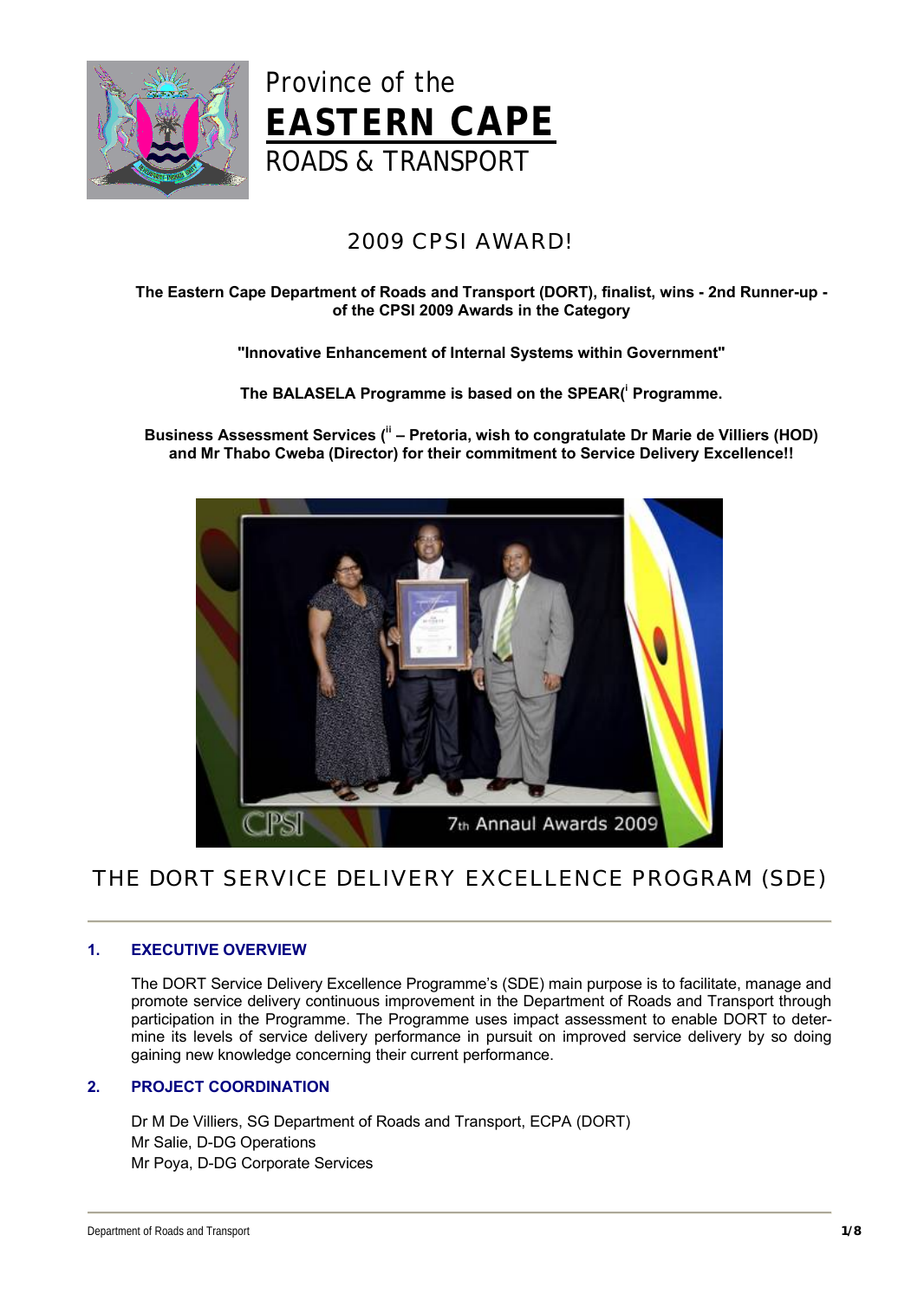SMS Team, (Nine Chief Directors) Mr Thabo Cweba OD Development Manager (Project Coordinator)

# **3. PROJECT OVERVIEW**

# *Why was the project started?*

Taking the lead in 2006, DORT adopted the ECPA OTP **Balasela ( iii** Service Delivery Excellence Programme as its mythology in pursuit of service delivery management and improvement.

The Programme was renamed the DORT Service Delivery Excellence Programme called "**SDE" a**nd involved extensive departmental research and consultation with the Office of the Premier of a range of local and international improvement opportunities and methodologies. This culminated in the adoption and adaptation of the **Balasela** (IsiXhosa for "Excellence") Service Delivery Improvement Programme.

## *How many years has the project been in operation?*

The project was launched in 2006 and is currently in the  $3<sup>rd</sup>$  year (Phase III) of four Phases as part of the MTEF based strategic plan.

## *What does the project aim to achieve?*

The years that lie ahead for the Department of Roads and Transport are likely to be the most turbulent in it's history, as the load and volume of traffic increases in the Province.

The years will undoubtedly be years of tremendous change with the frustrations that often accompany such change. Against this challenging background the Department has embarked upon an ambitious integrated management process aimed at building the Department of Roads and Transport into a best-in-class department. The integrated strategic and operational portal for the SDE Programme is set out in the adjacent diagramme.



# *What Service Delivery problems does the project solve?*

In pursuit of the Batho Pele Principles, the project primarily facilitates, impact assessment; capacitation; understanding service delivery concepts; sharing of good practice; comparison; integration and strategic and operational focus as elaborated on below:

- **Implementing a recognised, structured and fact based approach to measuring departmental per**formance and service delivery and improvement;
- Formally identifying performance strengths and areas for improvement;
- Capacitating employees and creating a common language and conceptual framework for the way the department manages its process and service delivery improvement;
- Educating employees in the organisation on the fundamental concepts of service excellence and how they relate to responsibilities;
- **Involving people at all levels and in all units involved in process improvement;**
- $\blacksquare$  Assessing in a coherent manner the department's performance at corporate, programme and district level;
- Identifying and allowing the sharing of "good practices" within the department;
- Facilitating comparisons with other like-minded organisations, using a common framework and criteria that is accepted;
- **Integrating the various improvement activities into normal operations.**
- ı Improving the development of the departmental strategic and operational focus and plans, and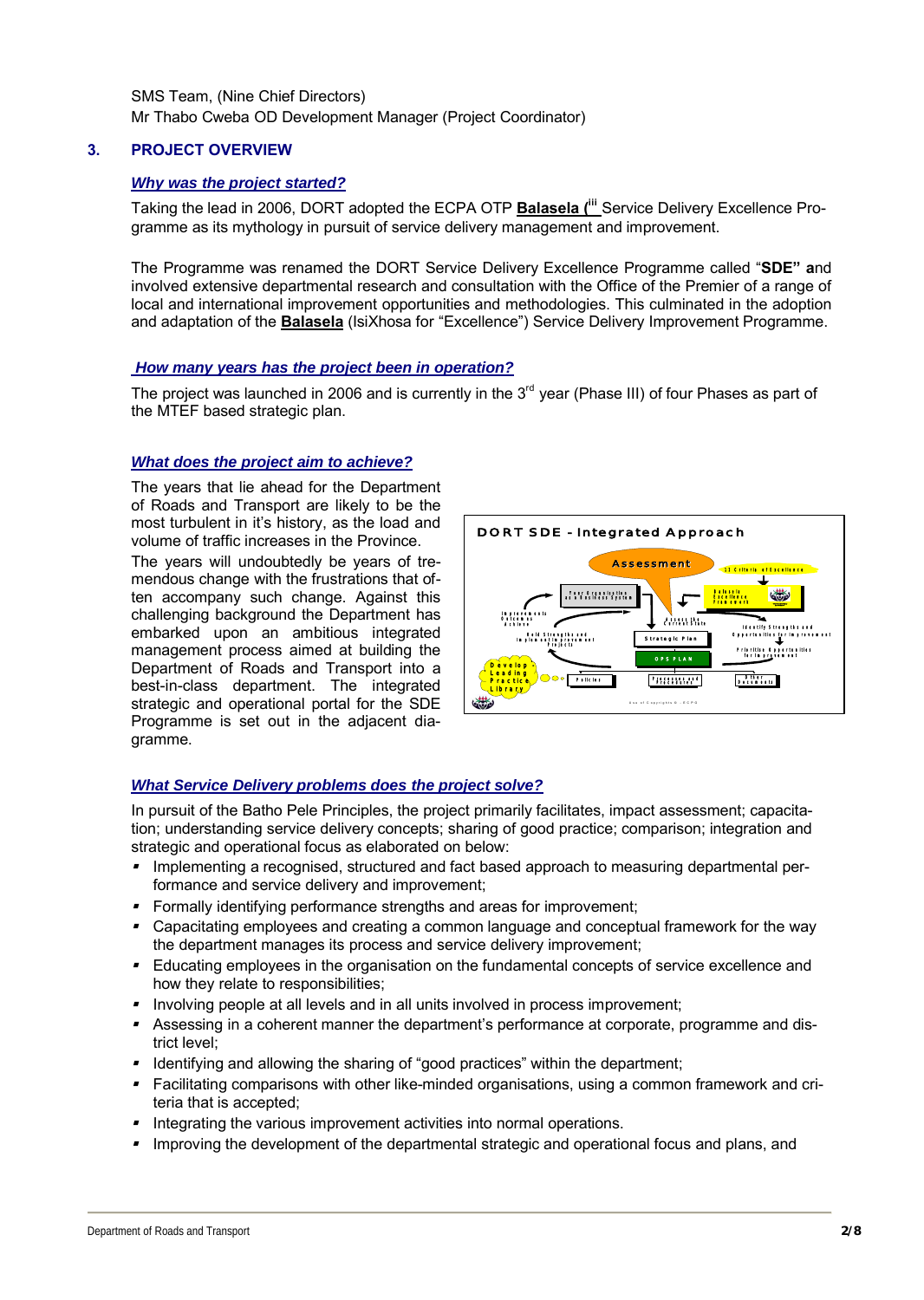■ Providing opportunities to recognise both progress and outstanding levels of individual, team and organisation performance.

# *What is innovative about the project?*

DORT is currently the leading Department in the ECPA having adopted the recognised revolutionary service delivery impact and assessment improvement programme, called **Balasela.** The SDE programme centres around a closed loop approach, as shown below, and cascades down to district level.

# *Innovative service delivery concepts include:*

- The use and deployment of a structured and recognised cost effective framework that endorses the Batho Pele protocol and Principles.
- The introduction of recognised criteria and guides aligned with departmental mandates and operations to enhance performance excellence in the department, programmes and districts.
- Providing a robust and structured process to facilitate and develop operational specific formal service delivery standards and guidelines.
- **Developing and understanding the impact assessment process and its concepts.**
- **Internally facilitating the process of impact assessment for continuous improvement.**
- Providing new knowledge, data and information for the development of departmental and district service delivery Improvement plans.

# *Duration of the Project?*

The project commenced in 2006 will henceforth, and beyond 2014, form the basis for the DORT Service Delivery Improvement Programme at all levels.

# **4. ACHIEVEMENTS**

The phrase "best-in-class" is deliberately chosen. It is intended to support the Department's stated policy of applying "best-in -class benchmarking" to every area of its business.

To become the ECPA's leading department there is some way to go! In pursuit of this objective the Department launched the following SDE Tools:

- Guide to Service Delivery Excellence (GSDE)( $\dot{v}$  in 2007, and
- Guide to Operational Excellence (GOE) ( $\degree$  in 2008.

## *Assessment Overview*

The Departmental baseline assessment process, based on the (GSDE), and district baselines assessment based on the GOE was respectively completed in 2007. As the ECPA's pioneering department, the assessment exercise is seen as innovative baseline assessment and critical to forming the basis for the Departmental Service Delivery Improvement Programme (SDIP) in 2008/09/10.

# *SDIP Improvement Initiatives Launched*

During the assessment exercise the following areas for improvement were identified for upgrading during the 2009/10 Service Delivery Review:



- ı Alignment of departmental objectives with current realities by focusing on specific "Actions" and supporting the "Focus Areas" during the upgrading of the GSDE and District GOE's;
- Integrating an endorsing the Department's "Guidelines / Mandates" that drive the Focus Areas;
- ı Based on extensive discussions during the assessment process, developing a SDIP containing a comprehensive list of areas for improvement;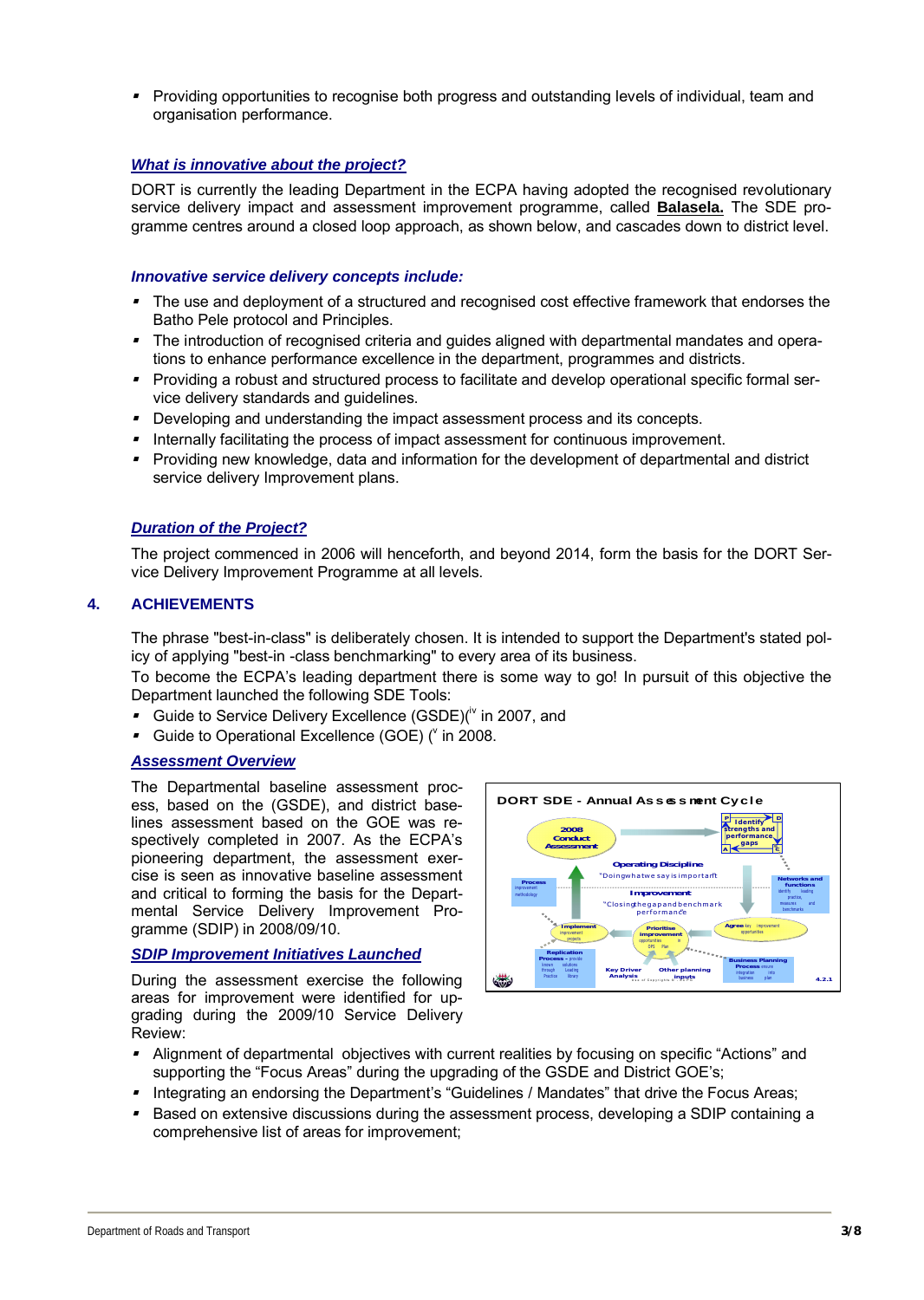- Weighting most "Focus Areas" using a 5/4/3/2/1 approach to realize the priorities. The Department further considered amending some of the weightings to economize on the 2008/09/10 improvement programme and resource requirements.
- To speed up the service delivery improvement programme and to facilitate load sharing, coordination responsibilities was introduced to ensure an inclusive and broad platform of participation.

# *Earlier Baseline Results*

Extensive baseline results and data for the Department and for its seven Districts have been processed and are being used to drive service delivery improvement. The following partial Appendixes serve to affirm the extent and significance of the earlier assessment data.

- Appendix 1 Focus Area Scores sorted by Weights
- Appendix 2 Focus Area Scores sorted by Score
- ı Appendix 3 – Focus Area Score sheet as Balanced Score Card
- Appendix 4 Score Sheet Summary

In addition to the above results summary, the scorecard shown above provides statistical data for the 76 focus areas and renders the DORT with a **"helicopter view"** of the Department's current performance distribution curve vis-à-vis the desired modern classic distribution curve.

## *The following confirms baseline achievements in the 0-25% Potential Bands:*

- $\blacksquare$  6.6% of the Focus Areas assessed reside in the 0% Potential Score Band and confirm that no plans exist for 5 Focus Areas.
- 22.4% of the Focus Areas assessed reside in the 25% Potential Score Band and confirm that 17 Focus Areas are supported by informal (non-approved) plans.

## *The following confirms baseline achievements in the 50-75% Potential Bands:*

■ 50.0% of the Focus Areas assessed reside in the 50% Potential Score Band and confirm that plans exist for 38 Focus Areas that have clear PDCA elements in place.



■ 21.1% of the Focus Areas assessed reside in the 75% Potential Score Band and confirm that 16 Focus Areas that have extensive PDCA elements in place.

# *The following confirms baseline achievements in the 100% Potential Bands:*

■ 0% was scored for Focus Areas in the 100% and >100% Potential Score Band.

#### *IMPORTANT:*

*The availability of the above graphical data confirms the DORT's leading position in the EC Province using statistical data to express service delivery performance.*

#### *2007/08 Assessment Team*

Appreciation goes to the Assessment Team, without which the 2007/08 Service Delivery Assessment Exercise would not have been realized.

# **5. SUSTAINABILITY**

The sustainability of the DORT SDE Programme

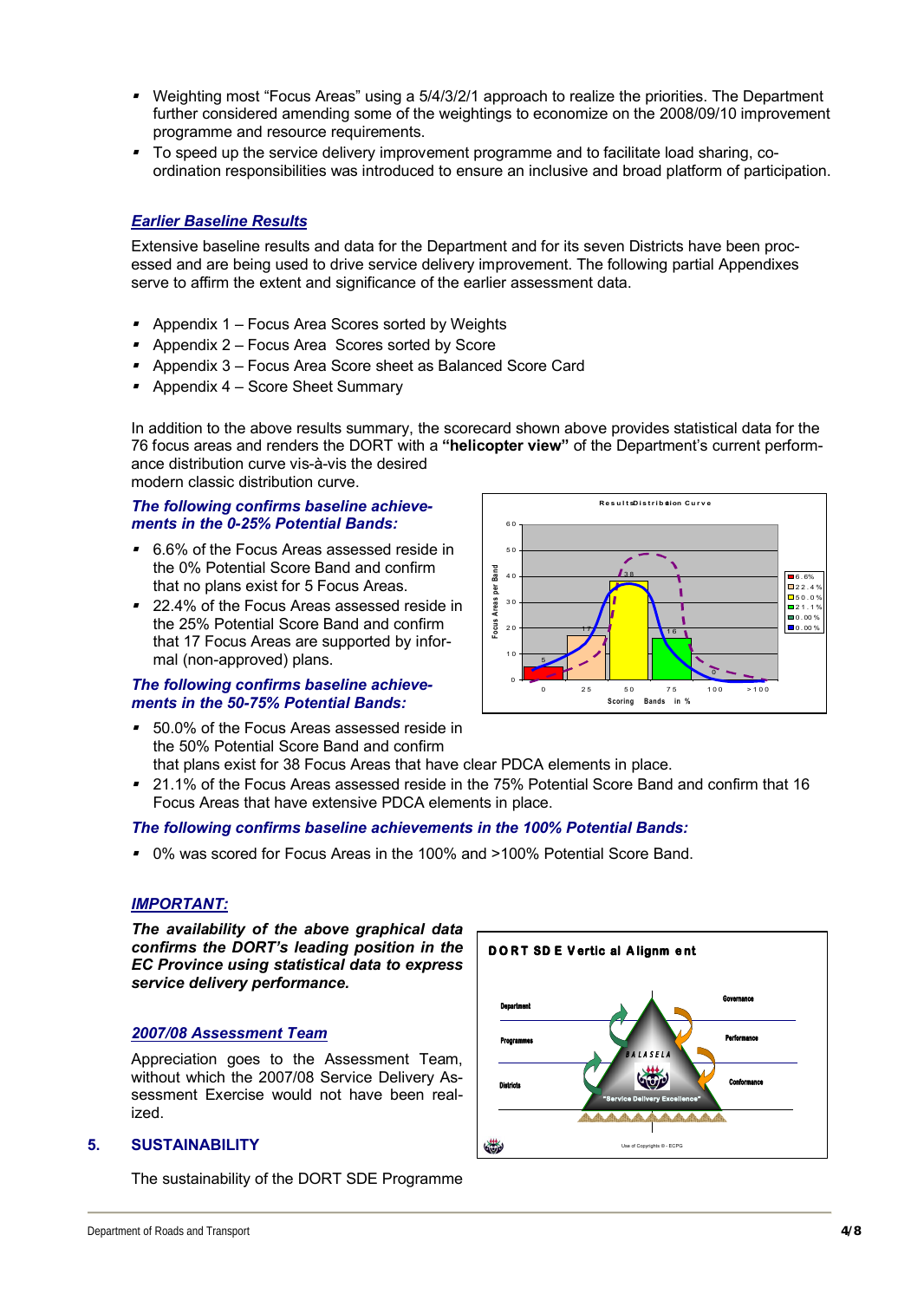is best articulated using the above diagramme to show the cascading of the programme down to district level.

The formal structure further supports the specific roles and responsibilities, for the SG and the DORT SDE Programme Coordinator, as set out below:

## *SG Roles and Responsibilities*

#### *Role:*

SG - Custodian of the Department SDE process

## *Responsibilities:*

- **SG to chair the Service Delivery Committee (BSC) meetings;**
- Plan and implement SDE within the Department;
- Publishes and communicates Department Vision, Mission and Core Values;
- Compiles and publish Service Delivery Strategic Plan and Roadmap;
- **Determines strategic Service Delivery Success Measures;**
- Hear SU progress reports and monitor quality progress;
- Check assessment results inclusion in SDIP, and
- Participates in Service Delivery activities (SMS Management by Walking About).

# *Co-ordinator Roles and Responsibilities*

#### *Role:*

Co-ordinate the implementation of the SDE process in Department

## *Responsibilities:*

- Co-ordinate implementation of SDE process in Department;
- Bi-monthly report SDE implementation progress to Department BSC;
- Co-ordinate Department Service Delivery assessment programme;
- Ensure factual, financial and progress reporting to Department BSC;
- Attend monthly divisional Service Delivery Committee meetings when invited;
- ı Network with OTP / Departmental Balasela Co-ordinators and SG's and advise them on SDE focus and implementation i.e. infrastructure, goal setting, benchmarking and training;
- Administer and co-ordinate SDE Co-ordinator Forum activities;
- Guide and assist SDE Co-ordinator Forum with implementation of SDE methodology;
- Co-ordinate planning and provision of Service Delivery training requirements;
- Co-ordinate Service Delivery Communication Team activities, and
- Advise SDE Co-ordinators on Total Service Delivery Developments.

# *MTEF Implementation Programme*

The medium and long term objectives of the DORT SDE Programme are reflected in the following diagramme showing the MTEF strategic planning programme reaching into 2014.

# **6. RELIABILITY**

The reliability of the programme is vested in



the formalisation of the DORT SDE Programme and its Service Delivery Improvement Tool Kit incorporating the Guide to Service Delivery Excellence (GSDE) and Guide to Operational (GOE) Guides as reflected in the examples below. The Guides do not only provide templates for impact assessment but facilitates year-on-year upgrading and the development of Service Delivery Improvement Plans (SDIPs). The formal structure and templates of the programme greatly enhances reliability and replicability

#### *Guide to Service Delivery Excellence (GSDE)*

The following minimum data set has been accrued and approved based on the 2007 actual assessment exercise. The GSDE at departmental level provides for six (6) goals and a set of 50 objectives / focus areas under the banner and title of the following six enabler criteria, i.e.: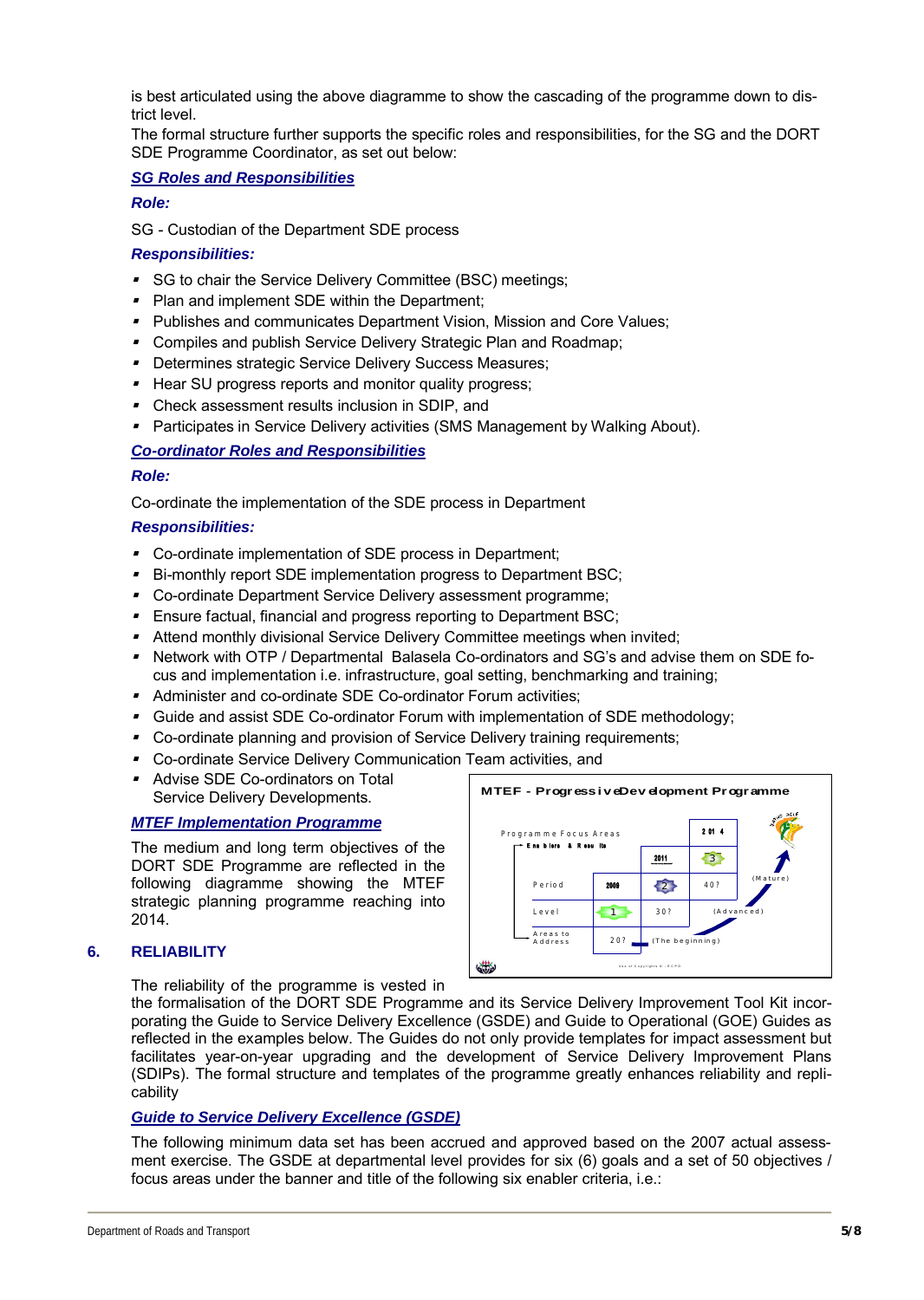- **Leadership**;
- Strategy and Planning;
- Client Focus;
- Employee Management
- Resources Management, and
- **Process Management.**

# *Table 6.1 (a) Example – Goals 1 - Leadership - Goals and Focus Areas*

| Goal # 1 - Leadership                                                                                                                                                                                                  | Objectives / Focus Areas                                                |
|------------------------------------------------------------------------------------------------------------------------------------------------------------------------------------------------------------------------|-------------------------------------------------------------------------|
| Providing leadership in pursuit of service delivery excellence through<br>good governance, and sound communication aimed at recognising our<br>people, client satisfaction and in pursuit of the Batho Pele Principles | * SDE Programme<br>* Batho Pele<br>* Client Satisfaction Index<br>* etc |

# *Table 6.1(b) Focus Areas, Actions, Ranking and Coordination Responsibilities*

| Item | Focus Area         | Action                                                | Ranking   |           | Coordination Responsibil-<br>itv |      |  |
|------|--------------------|-------------------------------------------------------|-----------|-----------|----------------------------------|------|--|
|      |                    |                                                       | Criterion | Weighting | Title                            | Геаm |  |
| (a)  | (b)                |                                                       | (d)       | e)        |                                  | (g)  |  |
| 1.1  | SDE Pro-<br>gramme | Champion, customise<br>and implement SDE<br>Programme |           |           | <b>SMS</b>                       | OD   |  |

## *Table 6.1(c) – Guidelines and Performance and Indicators*

| Item | Focus Area              | Action                                                  | <b>Guidelines</b>                                           | Performance Indicator                                                                                                                                            |
|------|-------------------------|---------------------------------------------------------|-------------------------------------------------------------|------------------------------------------------------------------------------------------------------------------------------------------------------------------|
| (a)  | (b)                     | (c)                                                     | (d)                                                         | (e)                                                                                                                                                              |
| 1.1  | <b>SDE</b><br>Programme | Champion, custom-<br>ise and implement<br>SDE Programme | Balasela Programme<br>and Guidelines to be<br>issued by OTP | Programme approved<br>Alignment with strategic<br>objectives<br>Continuous progress as-<br>sessment<br>Participation in annual<br>Balasela Awards Pro-<br>gramme |

# *Guide to Operational Excellence (GOE)*

Similar to the GSDE at Head Office Level, the GOE provides for reliability and replicability at district level. The GOE at district level provides for six (6) enablers and a set of 50-60 processes (focus areas) under the banner and title of the same six enabler criteria, as shown below:

*Table 6.2(a) – Guidelines to Operational Excellence*

| - LEADERSHIP                                         |                                                                                                                                                      |                                             |                                                                                                                                                                                                     |                                                                               |                                                                                            |               |
|------------------------------------------------------|------------------------------------------------------------------------------------------------------------------------------------------------------|---------------------------------------------|-----------------------------------------------------------------------------------------------------------------------------------------------------------------------------------------------------|-------------------------------------------------------------------------------|--------------------------------------------------------------------------------------------|---------------|
| <b>DELIVERABLE (P)</b><br>(Plan - What to do?)       | <b>PROCESS (D)</b><br>(Implement - HOW to do?)                                                                                                       | <b>Performance</b><br>(Approved Indicators) | <b>MEASURES (C)</b><br>(Check - Which measures?)                                                                                                                                                    | <b>CHALLENGES (A)</b><br>(Critical Action - Whow!)                            | <b>GUIDELINES</b><br>(Mandate)                                                             | <b>IO MAP</b> |
| 1.1<br>Balasela Programme                            | Deploy and train all<br>employees in Balasela<br>Concepts                                                                                            | 31 March 2009                               | Introduce<br>٠<br>Methodology in<br>Region<br>Train employees in<br>concepts of<br>programme<br>Align operational plan<br>with format of<br>Balasela Guideline                                      | <b>SMS</b><br>Commitment to<br>the Programme                                  | DPW quide to<br>service delivery<br>excellence Rev 2<br>15 May 2006                        | 5             |
| 1.2<br>Corporate Governance                          | Implement PSC Code of<br>Conduct                                                                                                                     | <b>Ongoing</b>                              | Implementation of<br>Code of Conduct                                                                                                                                                                |                                                                               | Manual on the<br>code of conduct<br>for the Public<br>Service                              | 5             |
| 1.3<br><b>Effective Corporate</b><br><b>Services</b> | Assist in the<br>development of clear<br>policies and systems<br>and implementation<br>thereof by all line and<br>support functions in the<br>region | 01 April 2008 to<br>31 March 2009           | Plans and policy<br>٠<br>framework for all<br>programmes in place<br>Implementation and<br>compliance with<br><b>PFMA</b><br>Implementation of<br>APP and Compliance<br>with Balasela<br>principals | Support and<br>cooperation of<br>Headquarters<br>Vacant posts to<br>be filled | PGDP<br><b>Labour Relations</b><br>Act of 1995<br>Basic conditions<br>of Employment<br>Act | 5             |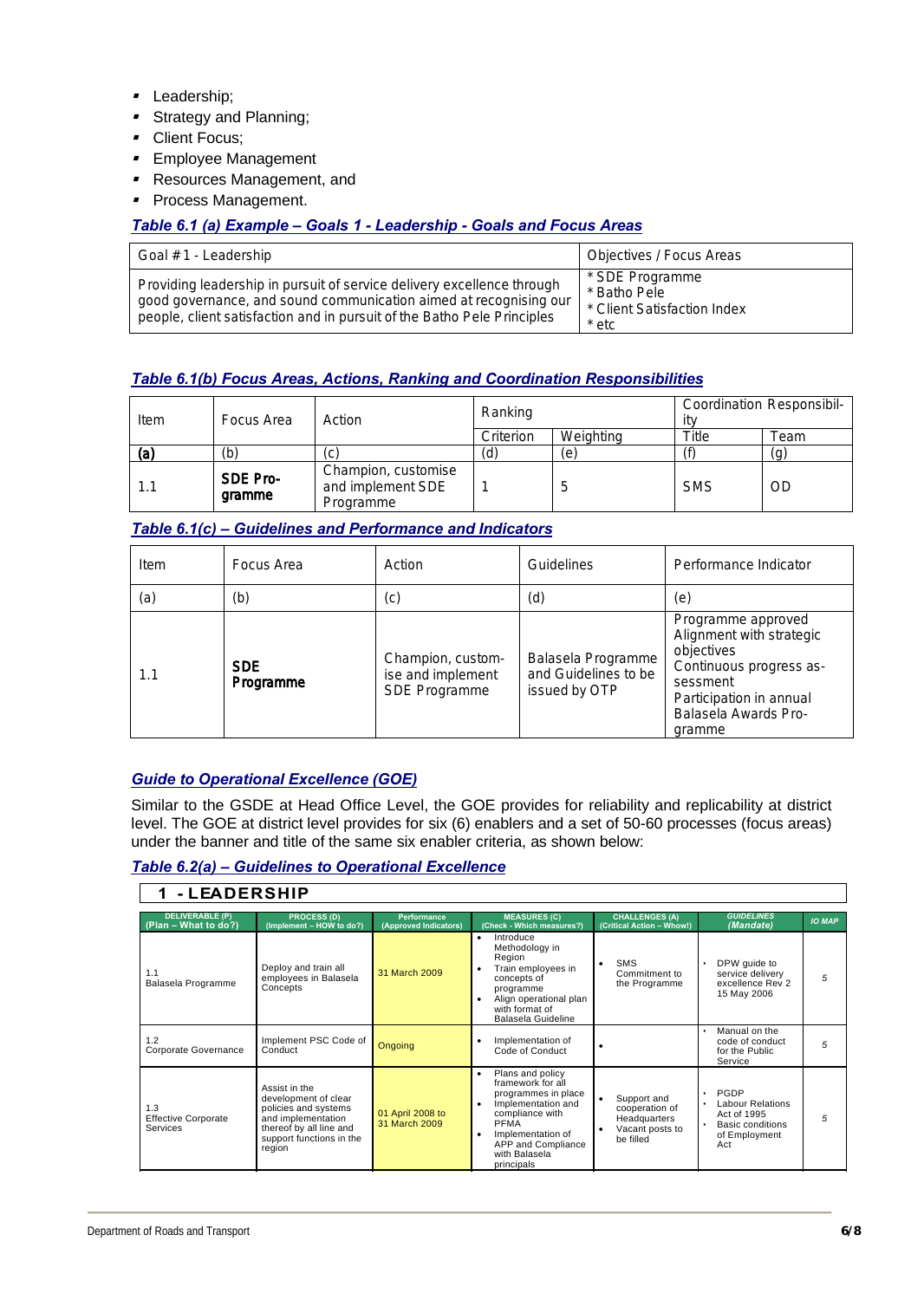# **7. CHALLENGES AND LESSONS**

# *The PDCA Elements for Sustained Improvement*

Throughout the 2006 – 2008 periods the PDCA elements, as qualified below, formed the basis for understanding process management and the importance of understanding the challenges of any process. Training at head office level and at district level focused on the elements as the most critical part of the assessment process, i.e.:

## **Planning (P)**

This commences the PDCA cycle and launches the process planning cycle that is fundamental for the success of the assessment process,

#### **Deployment / Operations (D)**

This element endorses the deployment or "Do" dimension of the PDCA cycle.

**Measurements (C)**

This element presents the measurement or "Check" dimension of the PDCA cycle, and

## **Improvement (A)**

This element closes the improvement of "Act" dimension of the PDCA cycle.

## *Role of Management:*

The biggest challenge experienced during the implementation phase was the need for continued management support, without which the SDE Programme would not have sustained its momentum.

## *Use the SDE Guide as a TOOL*

- ı Be open and honest about goals, objectives, focus areas, actions and guidelines
- Use the collective talent of all employees to decide HOW to improve further
- Act on the outcomes of the assessment
- Pledge and allegiance to DORT!!!

# *Feedback from Districts:*

The following summarised feedback from 170 management members at district level summarizes the lessons learned and the value of the SDE Programme:

- Clear relationship (between) GOE (and) Service Standards;
- Integration (Teamwork);
- (Ensures) communication between directorates.
- **PDCA (useful) guide to excellent performance;**
- **Information dissemination and management;**
- **Implementation of Balance Score Card;**
- **Proper reporting system**
- Client focus;
- **Employee management;**
- Measurement (tool);
- (Facilitates) data collection;
- **Broadens knowledge about our department / districts;**
- **Encourages sound working relations, and**
- **Encourages compliance with Batho Pele Principles.**

# **8. SUMMARY OF PROJECT**

The DORT Service Delivery Excellence Programme's (SDE) main purpose is to facilitate, manage and promote service delivery continuous improvement in the Department of Roads and Transport through participation in the Programme.

The Programme uses impact assessment to enable DORT to determine its levels of service delivery performance in pursuit on improved service delivery by so doing gaining new knowledge concerning their current performance.